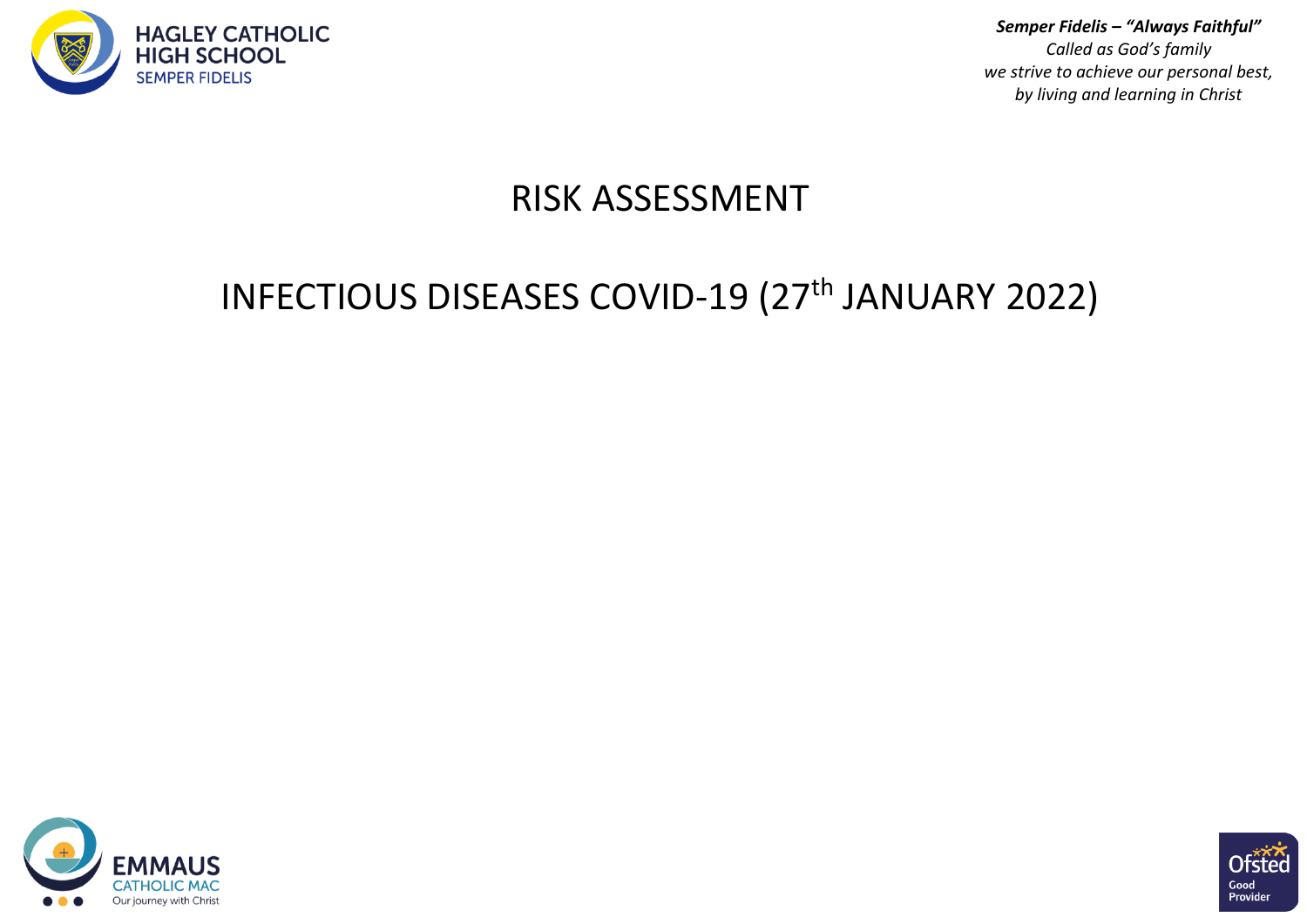| Hazard/<br><b>Activity</b>                 | Persons at                         | <b>Risk</b>               | <b>Control measures in use</b>                                                                                                                                                                                                                                                                                                                                                                                                                                                                                                                                                                                                                                                                                                                                                                                                                                                                                                                                                                                                                                                                                                                                                                                                                                                                                                                                                                              | <b>Residual risk</b><br>rating | <b>Further Action</b><br><b>Required</b> |           |
|--------------------------------------------|------------------------------------|---------------------------|-------------------------------------------------------------------------------------------------------------------------------------------------------------------------------------------------------------------------------------------------------------------------------------------------------------------------------------------------------------------------------------------------------------------------------------------------------------------------------------------------------------------------------------------------------------------------------------------------------------------------------------------------------------------------------------------------------------------------------------------------------------------------------------------------------------------------------------------------------------------------------------------------------------------------------------------------------------------------------------------------------------------------------------------------------------------------------------------------------------------------------------------------------------------------------------------------------------------------------------------------------------------------------------------------------------------------------------------------------------------------------------------------------------|--------------------------------|------------------------------------------|-----------|
|                                            | <b>Risk</b>                        |                           |                                                                                                                                                                                                                                                                                                                                                                                                                                                                                                                                                                                                                                                                                                                                                                                                                                                                                                                                                                                                                                                                                                                                                                                                                                                                                                                                                                                                             | H/M/L                          | <b>YES</b>                               | <b>NO</b> |
| Awareness of<br>policies and<br>procedures | Staff<br><b>Students</b><br>Others | Inadequate<br>information | All staff, parents, governors, visitors and volunteers are<br>aware of all relevant policies and procedures.<br>All staff have access to all relevant guidance and<br>$\bullet$<br>legislation including, but not limited to, the following:<br>The Reporting of Injuries, Diseases and Dangerous<br><b>Occurrences Regulations (RIDDOR) 2013</b><br>The Health Protection (Notification) Regulations 2010<br>Public Health England (PHE) (2017) 'Health protection in<br>$\bullet$<br>schools and other childcare facilities'<br>DfE and PHE (2020) 'COVID-19: guidance for educational<br>settings'<br>The relevant staff receive any necessary training that<br>helps minimise the spread of infection, e.g. infection<br>control training.<br>The school keeps up-to-date with advice issued by, but<br>not limited to, the following:<br><b>DfE</b><br><b>NHS</b><br>$\bullet$<br>Department for Health and Social Care<br>United Kingdom Health Security Agency (UKHSA)<br>Staff are made aware of the school's infection control<br>procedures in relation to coronavirus via email or staff<br>meetings and contact the school as soon as possible if<br>they believe they may have been exposed to coronavirus.<br>Parents are made aware of the school's infection control<br>procedures in relation to coronavirus via letter and social<br>media - they are informed that they must contact the | <b>MED</b>                     |                                          |           |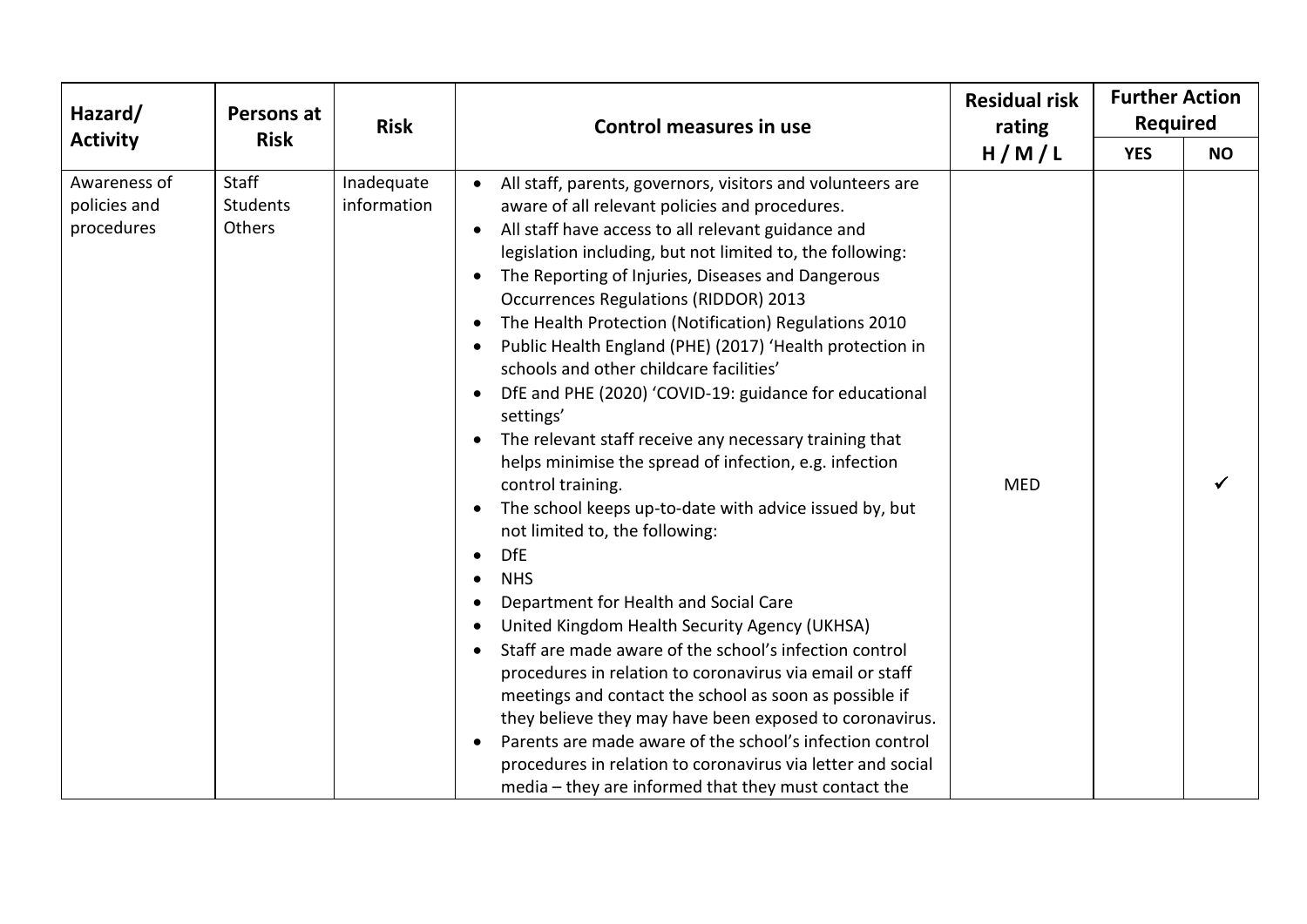|                                                                             |                                    |                      | school as soon as possible if they believe their child has<br>been exposed to coronavirus.<br>Students are made aware of the need to tell a member of<br>staff if they feel unwell.                                                                                                                                                                                                                                                                                                                                                                                                                                                                                                                                                                                                                                                                                               |            |  |
|-----------------------------------------------------------------------------|------------------------------------|----------------------|-----------------------------------------------------------------------------------------------------------------------------------------------------------------------------------------------------------------------------------------------------------------------------------------------------------------------------------------------------------------------------------------------------------------------------------------------------------------------------------------------------------------------------------------------------------------------------------------------------------------------------------------------------------------------------------------------------------------------------------------------------------------------------------------------------------------------------------------------------------------------------------|------------|--|
| Disruption to the<br>running of the<br>school in cases of<br>local outbreak | Staff<br><b>Students</b><br>Others | Infection<br>control | The school has an up-to-date Business Continuity Plan in<br>place - the plan is reviewed as necessary.<br>The school adheres to and keeps up-to-date with the<br>latest local and national advice about school closures -<br>advice is sought from the local HPT or DfE helpline where<br>required.<br>Follow Government advice and follow any instructions.<br>Schools should have contingency plans outlining how they<br>would operate if the number of positive cases<br>substantially increases in the school or local area.<br>Principles of managing local outbreaks of COVID-19 in<br>$\bullet$<br>education and childcare settings are described in the<br>contingency framework.<br>School will follow director of public health advice in cases<br>$\bullet$<br>of local outbreak.<br>Schools put into place any actions or precautions advised<br>by their local HPT. | <b>MED</b> |  |
| Use of transport                                                            | Staff<br>Students<br>Others        | Infection<br>control | Children and young people aged 11 and over, unless they<br>are exempt, should wear a face covering when travelling<br>on dedicated transport to and from educational settings.<br>It is recommended that facemasks are worn in enclosed<br>and crowded spaces where you may come into contact<br>with people you don't normally meet. This includes public<br>transport and dedicated transport to school.<br>It is important to ensure vehicles are well ventilated when<br>occupied, by opening windows and ceiling vents. The                                                                                                                                                                                                                                                                                                                                                  | <b>MED</b> |  |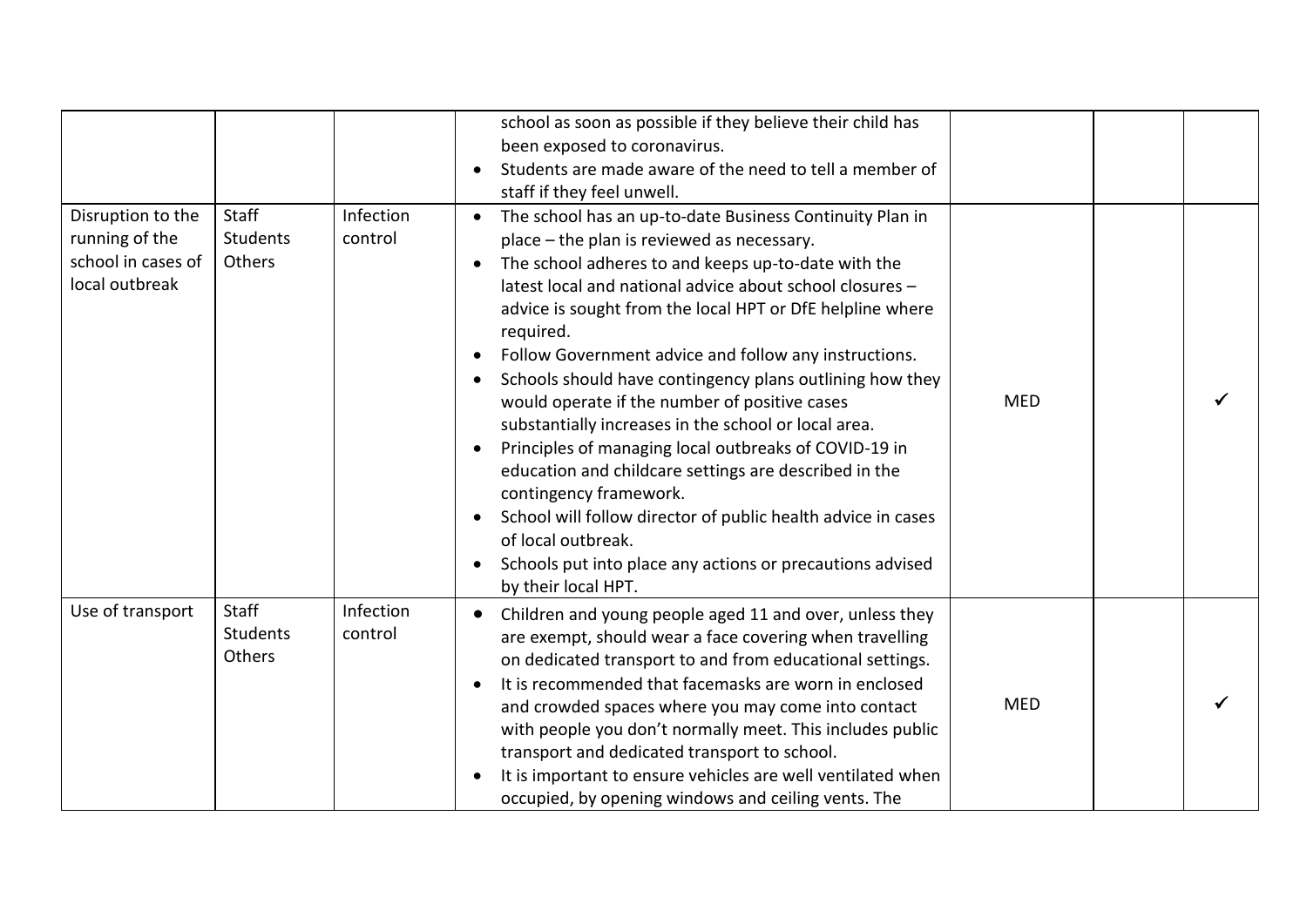| Cleaning of | Staff    | Infection | need for increased ventilation while maintaining a<br>comfortable temperature should be balanced.<br>On dedicated transport:<br>It is recommended that children and young people aged<br>11 and over continue to wear a face covering when<br>travelling to secondary school or college.<br>It is no longer recommended maximising distance and<br>minimising mixing, but unnecessary risks such<br>overcrowding should be minimised.<br>Children, young people and adults should follow United<br>Kingdom Health Security Agency (UKHSA) advice on when<br>to self-isolate and what to do.<br>They should not board dedicated transport or public<br>transport if they have symptoms or other reasons<br>requiring them to stay at home due to the risk of them<br>passing on COVID-19.<br>If a child or young person develops COVID-19 symptoms,<br>however mild, while at school, they will be sent home.<br>They should avoid using public transport and, wherever<br>possible, be collected by a member of their family or<br>household.<br>In exceptional circumstances, if parents or carers cannot<br>arrange to have their child collected, and it is age-<br>appropriate and safe to do so, the child should walk, cycle<br>or scoot home. If this is not possible, alternative<br>arrangements may need to be organised by the school.<br>More information on organising transport for children<br>with symptoms is provided at guidance on the use of PPE<br>in education, childcare and children's social care settings.<br>All hard surfaces to be cleaned on a regular basis, this will |            |  |
|-------------|----------|-----------|--------------------------------------------------------------------------------------------------------------------------------------------------------------------------------------------------------------------------------------------------------------------------------------------------------------------------------------------------------------------------------------------------------------------------------------------------------------------------------------------------------------------------------------------------------------------------------------------------------------------------------------------------------------------------------------------------------------------------------------------------------------------------------------------------------------------------------------------------------------------------------------------------------------------------------------------------------------------------------------------------------------------------------------------------------------------------------------------------------------------------------------------------------------------------------------------------------------------------------------------------------------------------------------------------------------------------------------------------------------------------------------------------------------------------------------------------------------------------------------------------------------------------------------------------------------------------------------------------------|------------|--|
| school      | Students | control   | include                                                                                                                                                                                                                                                                                                                                                                                                                                                                                                                                                                                                                                                                                                                                                                                                                                                                                                                                                                                                                                                                                                                                                                                                                                                                                                                                                                                                                                                                                                                                                                                                | <b>MED</b> |  |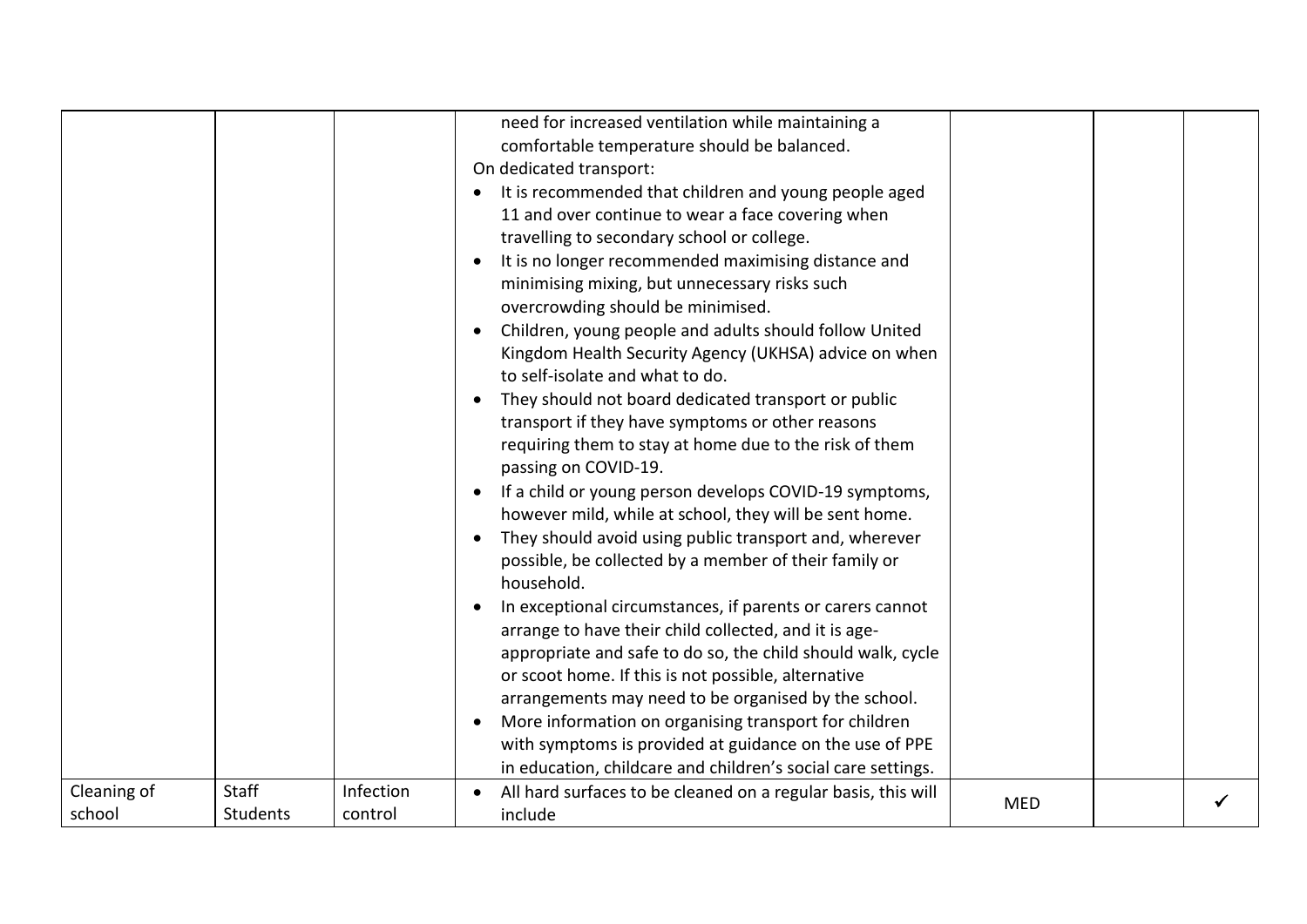|                             | Others                      |                      | All door handles<br>➤<br>All tables and chairs used by staff and Students<br>$\triangleright$ Toilet flushes and regular cleaning of toilets.<br>All classrooms to have spray disinfectant and where<br>possible disposable cloths. If disposable cloths are not<br>available use once and then put in wash.<br>Regular cleaning of surfaces will reduce the risk of<br>spreading the virus.<br>All used cloths thrown away to be double bagged and<br>then placed in a secure area i.e. lockable bin.                                                                                                                                                                |            |  |
|-----------------------------|-----------------------------|----------------------|-----------------------------------------------------------------------------------------------------------------------------------------------------------------------------------------------------------------------------------------------------------------------------------------------------------------------------------------------------------------------------------------------------------------------------------------------------------------------------------------------------------------------------------------------------------------------------------------------------------------------------------------------------------------------|------------|--|
| Ventilation<br>class/office | Students<br>Staff           | Infection<br>control | Identify any poorly ventilated spaces and take steps to<br>improve fresh air flow<br>If mechanical ventilation systems are used to draw fresh<br>$\bullet$<br>air or extract air from a room these should be adjusted to<br>increase the ventilation rate wherever possible<br>Ensure that mechanical ventilation systems only circulate<br>fresh outside air and where this is not possible, in a single<br>room supplement with an outdoor air supply<br>Where appropriate open external windows, internal<br>doors and external doors to improve natural ventilation<br>If external doors are opened, ensure that they are not fire<br>doors and are safe to do so | <b>MED</b> |  |
| Poor hygiene<br>practice    | Staff<br>Students<br>Others | Ill health           | You should continue to ensure that children clean their<br>$\bullet$<br>hands regularly, this can be done with soap and water or<br>hand sanitiser<br>Staff and visitors are encouraged to wash their hands with<br>soap or alcohol-based sanitiser (that contains no less than<br>60% alcohol) and follow infection control procedures in<br>accordance with the DfE and PHE's guidance.                                                                                                                                                                                                                                                                             | <b>MED</b> |  |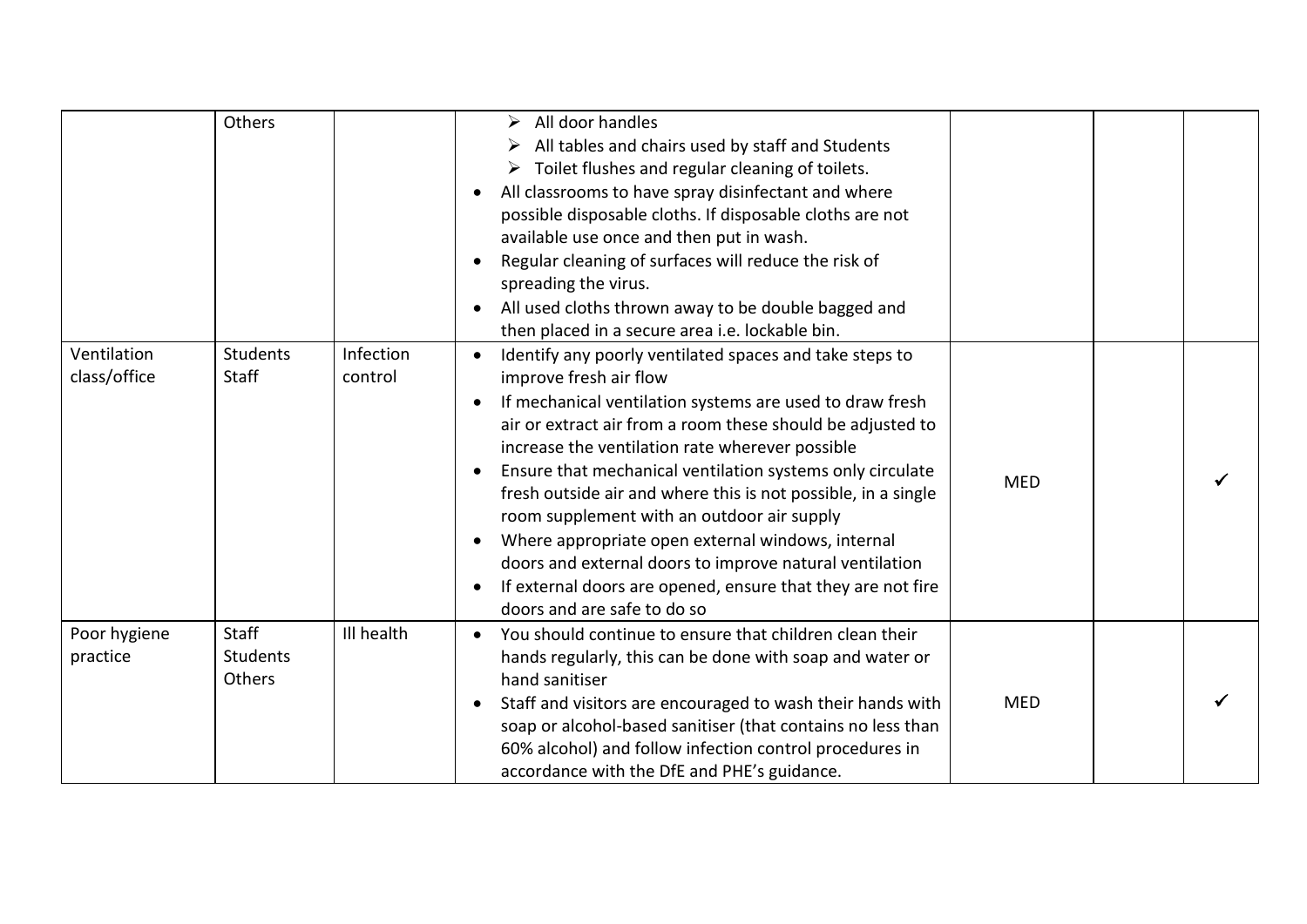|                        |                                    |                                 | Sufficient amounts of soap (or hand sanitiser where<br>$\bullet$<br>applicable), clean water and paper towels are supplied in<br>all toilets and kitchen areas.<br>Students are supervised by staff when washing their<br>hands to ensure it is done correctly, where necessary.<br>Students are discouraged from sharing cutlery, cups or<br>food.<br>All cutlery and cups are thoroughly cleaned before and<br>after use.<br>Cleaners to carry out daily, thorough cleaning that follows<br>national guidance and is compliant with the COSHH Policy<br>and the Health and Safety Policy.<br>A senior member of staff arranges enhanced cleaning to<br>$\bullet$<br>be undertaken where required - advice about enhanced<br>cleaning protocols is sought from the HPT/PHE |            |  |
|------------------------|------------------------------------|---------------------------------|-----------------------------------------------------------------------------------------------------------------------------------------------------------------------------------------------------------------------------------------------------------------------------------------------------------------------------------------------------------------------------------------------------------------------------------------------------------------------------------------------------------------------------------------------------------------------------------------------------------------------------------------------------------------------------------------------------------------------------------------------------------------------------|------------|--|
| Spread of<br>infection | <b>Staff</b><br>Students<br>Others | Lack of<br>infection<br>control | Spillages of bodily fluids, e.g. respiratory and nasal<br>$\bullet$<br>discharges, are cleaned up immediately in line with<br>guidance, using PPE at all times.<br>Parents are informed not to bring their children to school<br>or on the school premises if they show signs of being<br>unwell and believe they have been exposed to<br>coronavirus.<br>Staff and Students do not return to school before the<br>minimum recommended exclusion period (or the 'self-<br>isolation' period) has passed, in line with national<br>guidance.<br>Students who are unwell are not taken on school trips or<br>permitted to enter public areas used for teaching, e.g.<br>swimming pools.                                                                                       | <b>MED</b> |  |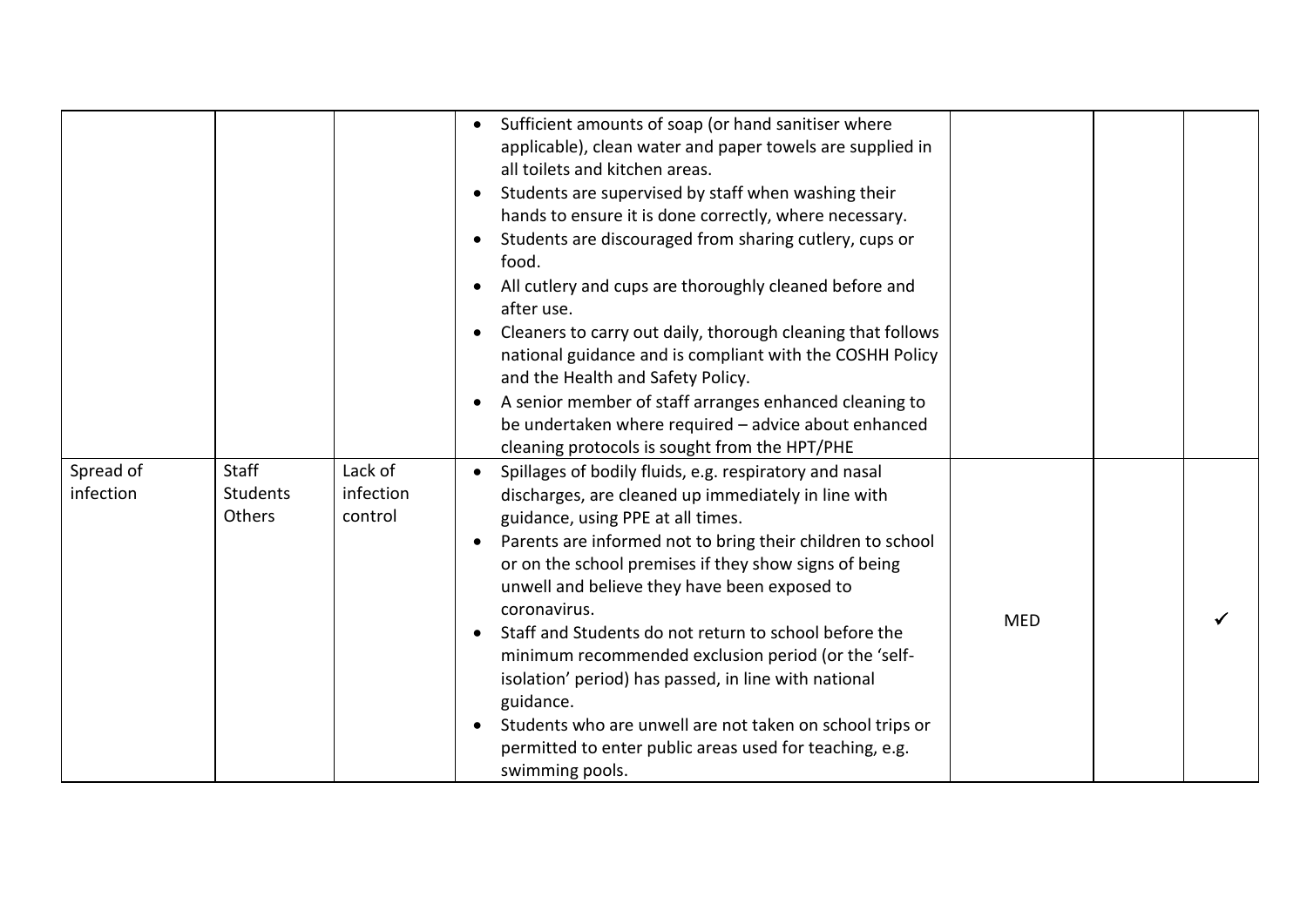|                                  |                                 |                      | Parents notify the school if their child has an impaired<br>immune system or a medical condition that means they<br>are vulnerable to infections.<br>The school in liaison with individuals' medical<br>$\bullet$<br>professionals where necessary, reviews the needs of<br>Students who are vulnerable to infections.<br>Any additional provisions for Students who are vulnerable<br>$\bullet$<br>to infections are put in place by the headteacher, in<br>liaison with the Student's parents where necessary.                                                                                                                                                                                    |            |   |
|----------------------------------|---------------------------------|----------------------|-----------------------------------------------------------------------------------------------------------------------------------------------------------------------------------------------------------------------------------------------------------------------------------------------------------------------------------------------------------------------------------------------------------------------------------------------------------------------------------------------------------------------------------------------------------------------------------------------------------------------------------------------------------------------------------------------------|------------|---|
| Classroom<br>management          | <b>Students</b><br>Staff        | Infection<br>control | It is no longer required for forward facing tables etc<br>however care should still be taken on table management<br>in a classroom setting.<br>Outbreak management plans should cover the possibility<br>of reintroduction of restrictions on mixing for a temporary<br>period in case of local outbreak.<br>https://www.gov.uk/government/publications/coronavir<br>us-covid-19-local-restrictions-in-education-and-childcare-<br>settings/contingency-framework-education-and-<br>childcare-settings<br>It would be sensible to revert back to previous control<br>$\bullet$<br>measures in the event of a local outbreak.<br>Continue to use a cautious approach with arrangements.<br>$\bullet$ | <b>MED</b> |   |
| Assemblies                       | <b>Students</b><br><b>Staff</b> | Infection<br>control | There are no restrictions in place for holding assemblies<br>and singing in the school hall.                                                                                                                                                                                                                                                                                                                                                                                                                                                                                                                                                                                                        | <b>MED</b> | ✓ |
| Lunchtimes                       | <b>Students</b><br>Staff        | Infection<br>control | Lunchtime arrangements can revert back to previous<br>arrangements.<br>Tables must still be cleaned on a regular basis throughout<br>$\bullet$<br>dinner time activities.                                                                                                                                                                                                                                                                                                                                                                                                                                                                                                                           | <b>MED</b> |   |
| Breaktime and<br>using equipment | Students<br>Staff               | Infection<br>control | Previous breaktimes and groups can be reinstated and no<br>restrictions in place regarding using and sharing play<br>equipment.                                                                                                                                                                                                                                                                                                                                                                                                                                                                                                                                                                     | <b>MED</b> |   |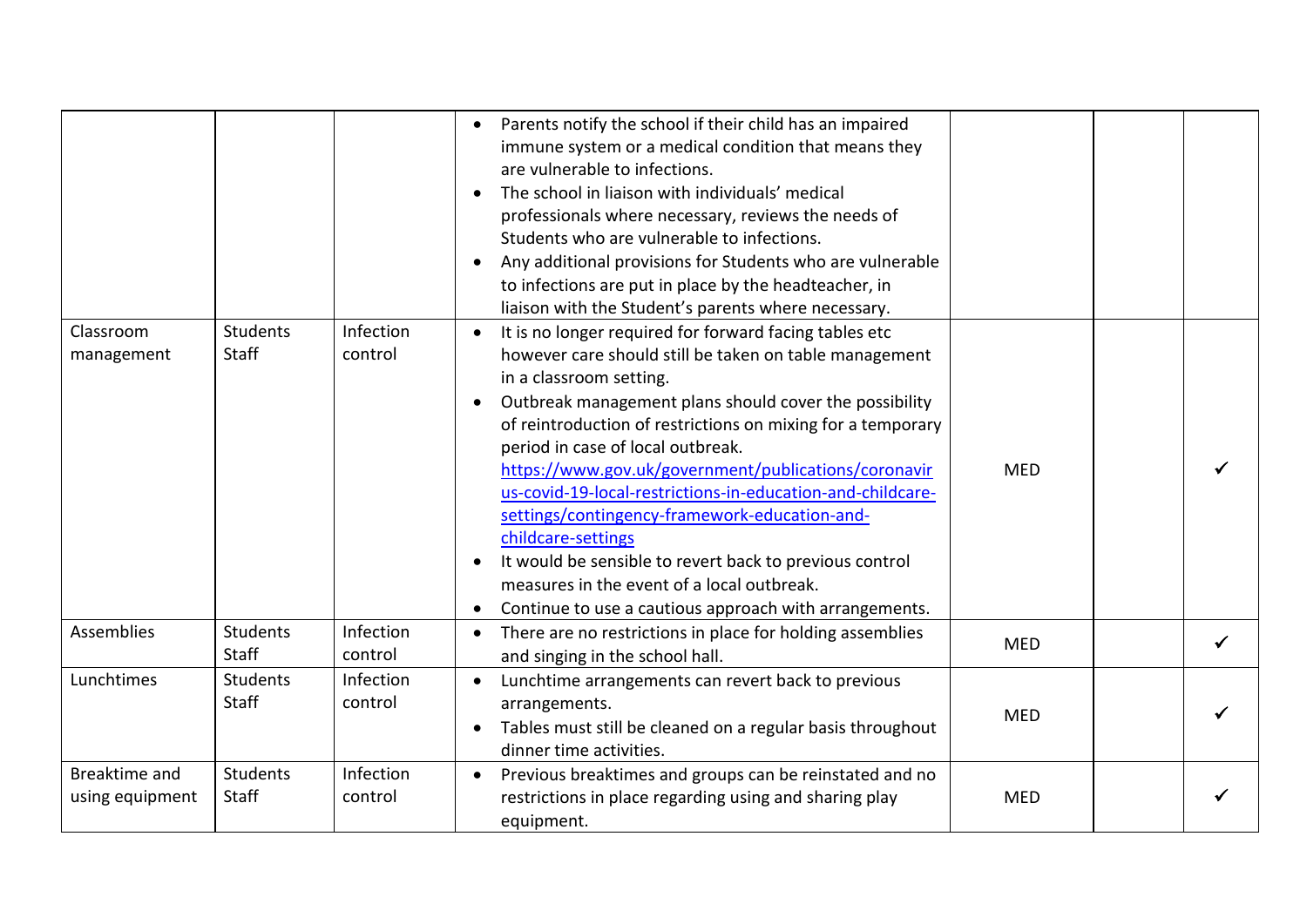| Personal       | Students | Infection | From 27 January 2022, we no longer recommend that face                   |
|----------------|----------|-----------|--------------------------------------------------------------------------|
| Protective     | Staff    | control   | coverings should be worn by any pupils, students, staff or               |
| Equipment      |          |           | adult visitors when moving around premises, such as in                   |
| Face coverings |          |           | corridors and communal areas. Everyone should follow                     |
|                |          |           | wider advice on face coverings outside of education                      |
|                |          |           | settings, including on transport to and from education                   |
|                |          |           | settings.                                                                |
|                |          |           | Face coverings in communal areas may temporarily, and                    |
|                |          |           | exceptionally, be advised by DsPH: for an individual setting,            |
|                |          |           | as part of their responsibilities in outbreak management                 |
|                |          |           | for settings across areas where DfE and public health                    |
|                |          |           | experts judge the measure to be proportionate, based on                  |
|                |          |           | the evidence public health experts share with the DFE and                |
|                |          |           | specific local public health concerns.                                   |
|                |          |           | For example, where the area has been designated as an                    |
|                |          |           | enhanced response area, and where transmission patterns<br><b>MED</b>    |
|                |          |           | may put exceptional local pressure on the healthcare                     |
|                |          |           | system.                                                                  |
|                |          |           | This is a temporary measure. Face coverings in classrooms                |
|                |          |           | and teaching spaces may temporarily, and exceptionally,                  |
|                |          |           | be advised by DsPH for an individual setting, as part of                 |
|                |          |           | their responsibilities in outbreak management.                           |
|                |          |           | Face coverings in classrooms and teaching spaces should                  |
|                |          |           | only ever be recommended across an area if it has been                   |
|                |          |           | designated as an enhanced response area by the Local                     |
|                |          |           | <b>Action Committee command structure.</b>                               |
|                |          |           | Children of primary school age and early years children                  |
|                |          |           | should not be advised to wear face coverings.                            |
|                |          |           | Any guidance should allow for circumstances where people                 |
|                |          |           | are not able to wear face coverings.                                     |
|                |          |           | In all cases any educational and wellbeing drawbacks in the<br>$\bullet$ |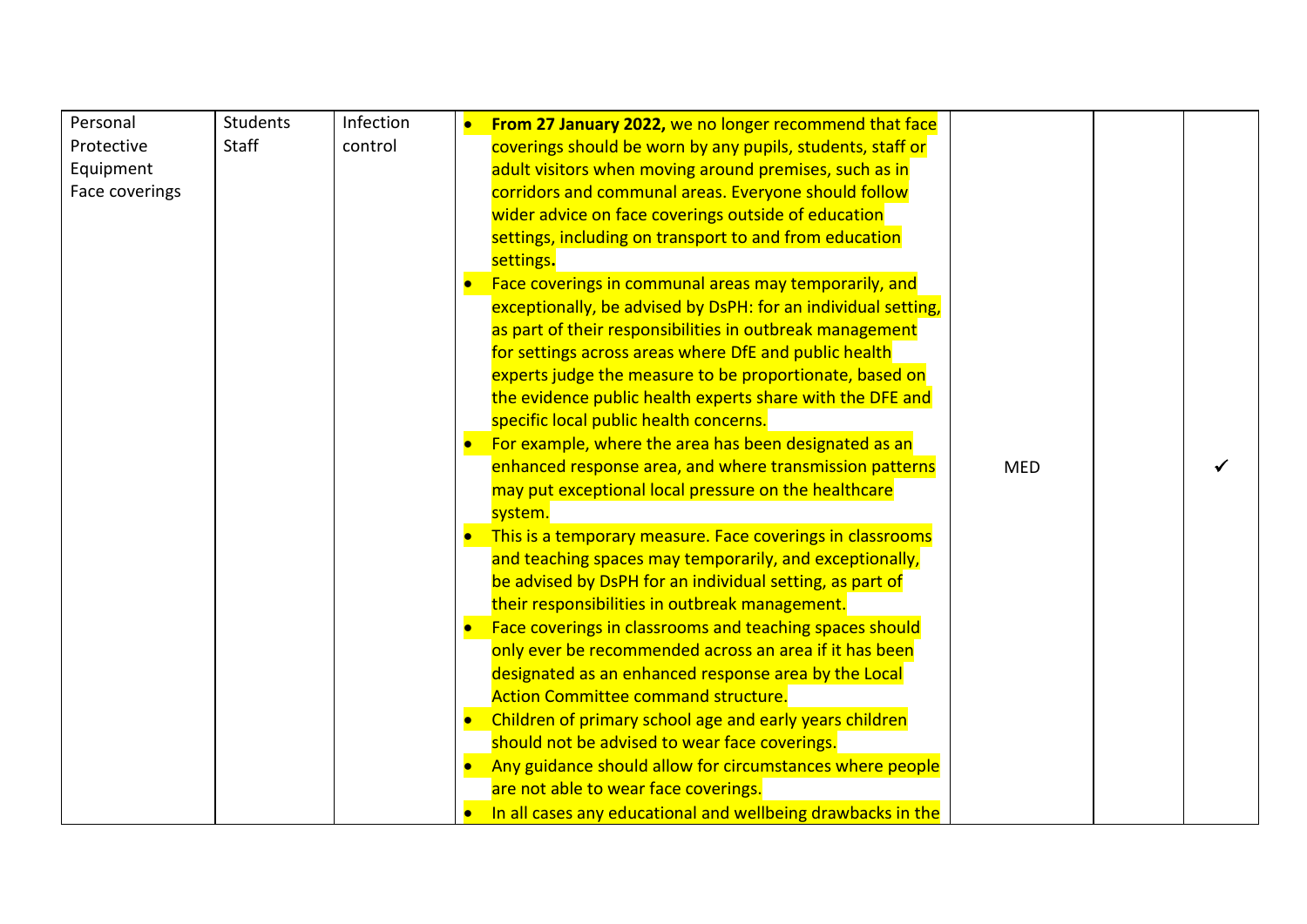|            |                                    |                         | recommended use of face coverings should be balanced<br>with the benefits in managing transmission.<br>Where recommended, the use of face coverings should<br>be kept under regular review and lifted as soon as the<br>evidence supports doing so.                                                                                                                                                                                                                                                                                                                                                                                                                                                                                                                                                                                                                                                                                                                                                                                                                                                                                                           |            |  |
|------------|------------------------------------|-------------------------|---------------------------------------------------------------------------------------------------------------------------------------------------------------------------------------------------------------------------------------------------------------------------------------------------------------------------------------------------------------------------------------------------------------------------------------------------------------------------------------------------------------------------------------------------------------------------------------------------------------------------------------------------------------------------------------------------------------------------------------------------------------------------------------------------------------------------------------------------------------------------------------------------------------------------------------------------------------------------------------------------------------------------------------------------------------------------------------------------------------------------------------------------------------|------------|--|
| Ill health | Staff<br><b>Students</b><br>Others | Coronavirus<br>symptoms | Staff are informed of the symptoms of possible<br>$\bullet$<br>coronavirus infection, e.g. a cough, loss or change to<br>sense of smell or taste and high temperature and are kept<br>up-to-date with national guidance about the signs,<br>symptoms and transmission of coronavirus.<br>Any Student or member of staff who displays signs of<br>being unwell, such as having a cough, fever or a loss or<br>change to their sense of smell or taste, and believes they<br>have been exposed to coronavirus, is immediately taken<br>out of the class and placed in an area where they will not<br>come into contact with others and are supervised at all<br>times.<br>For Students the relevant member of staff calls for<br>emergency assistance immediately if Students' symptoms<br>worsen.<br>The parents of unwell Students are informed as soon as<br>possible of the situation by a relevant member of staff.<br>Where contact with a Student's parents cannot be made,<br>appropriate procedures are followed in accordance with<br>those outlined in governmental guidance.<br>Unwell Students who are waiting to go home are kept in<br>$\bullet$ | <b>MED</b> |  |
|            |                                    |                         | an area where they can be at least two metres away from<br>others.<br>Areas used by unwell staff and Students who need to go<br>home are appropriately cleaned once vacated, using a                                                                                                                                                                                                                                                                                                                                                                                                                                                                                                                                                                                                                                                                                                                                                                                                                                                                                                                                                                          |            |  |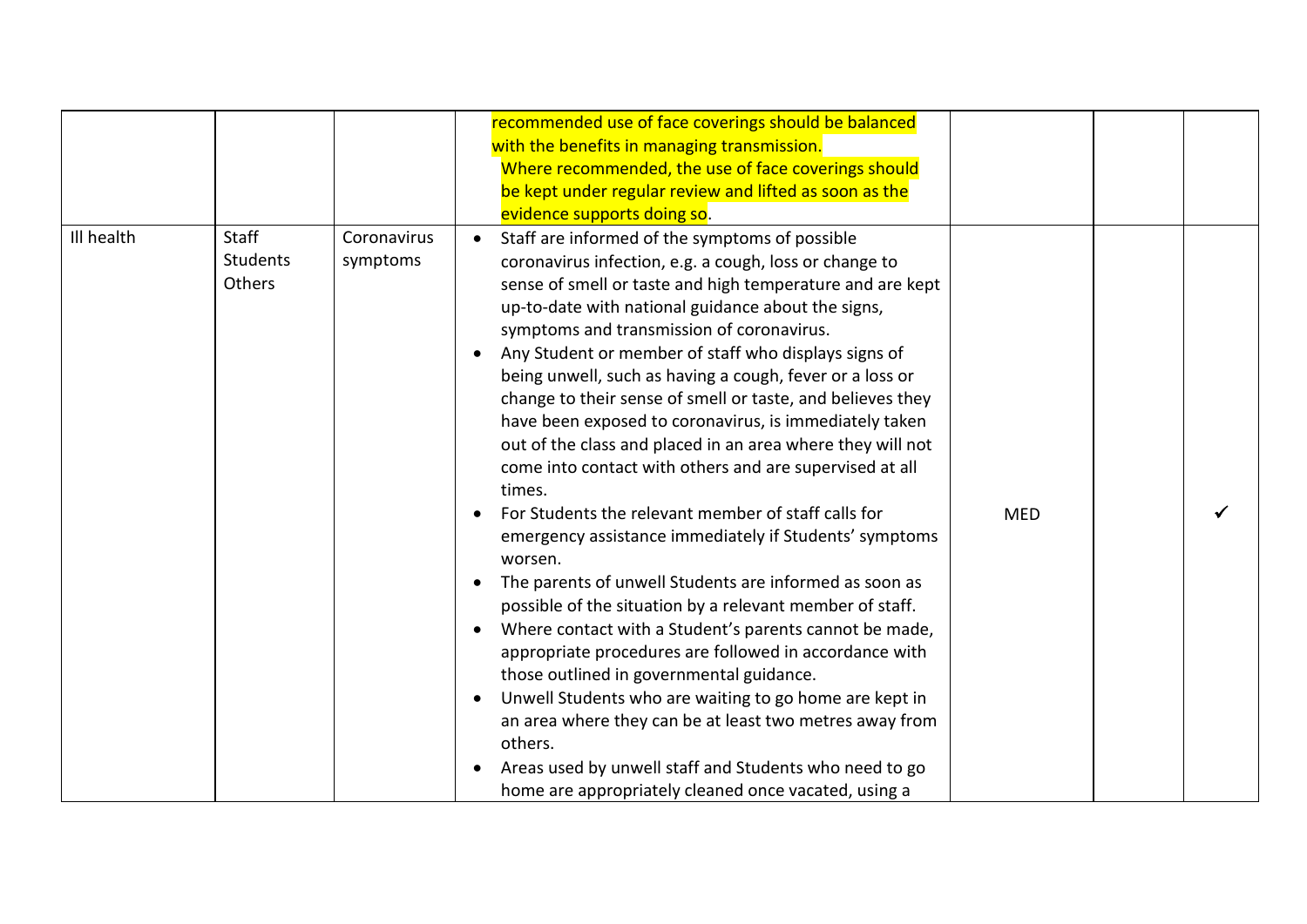|                                                                     |                                      |                      | disinfectant and care to be taken when cleaning all hard<br>surfaces.<br>If unwell Students and staff are waiting to go home, they<br>$\bullet$<br>are instructed to use different toilets to the rest of the<br>school to minimise the spread of infection.<br>Any Students who display signs of infection are taken<br>$\bullet$<br>home immediately, or as soon as practicable, by their<br>parents - the parents are advised to contact NHS 111<br>immediately or call 999 if the Student becomes seriously<br>ill or their life is at risk.<br>Any members of staff who display signs of infection are<br>$\bullet$<br>sent home immediately and are advised to contact NHS<br>111 immediately or call 999 if they become seriously ill or<br>their life is at risk.<br>Any medication given to ease the unwell individual's<br>symptoms, e.g. Paracetamol, is administered in<br>accordance with the Administering Medications Policy. |            |  |
|---------------------------------------------------------------------|--------------------------------------|----------------------|----------------------------------------------------------------------------------------------------------------------------------------------------------------------------------------------------------------------------------------------------------------------------------------------------------------------------------------------------------------------------------------------------------------------------------------------------------------------------------------------------------------------------------------------------------------------------------------------------------------------------------------------------------------------------------------------------------------------------------------------------------------------------------------------------------------------------------------------------------------------------------------------------------------------------------------------|------------|--|
| <b>Secondary School</b><br><b>Pupils</b><br>Returning in<br>January | Students                             | Infection<br>Control | The DfE has recently asked all secondary schools to<br>provide an on-site test for pupils on return in January.<br>Secondary schools can stagger the return of students<br>throughout the first week of term, to enable on-site<br>testing to take place. All classes should have returned by<br>Monday 10 <sup>th</sup> January.                                                                                                                                                                                                                                                                                                                                                                                                                                                                                                                                                                                                            | <b>MED</b> |  |
| <b>Teaching Staff</b><br>Absences                                   | Students<br>Teaching<br><b>Staff</b> | Infection<br>Control | To help make sure students can continue to be in school<br>with their friends and all the benefits that brings, settings<br>could consider asking teachers to deliver lessons from<br>home, which are then streamed to classrooms in schools<br>and colleges.<br>In these instances, classrooms should of course be<br>supervised by another member of staff, which could<br>include support staff like teaching assistants.                                                                                                                                                                                                                                                                                                                                                                                                                                                                                                                 | <b>MED</b> |  |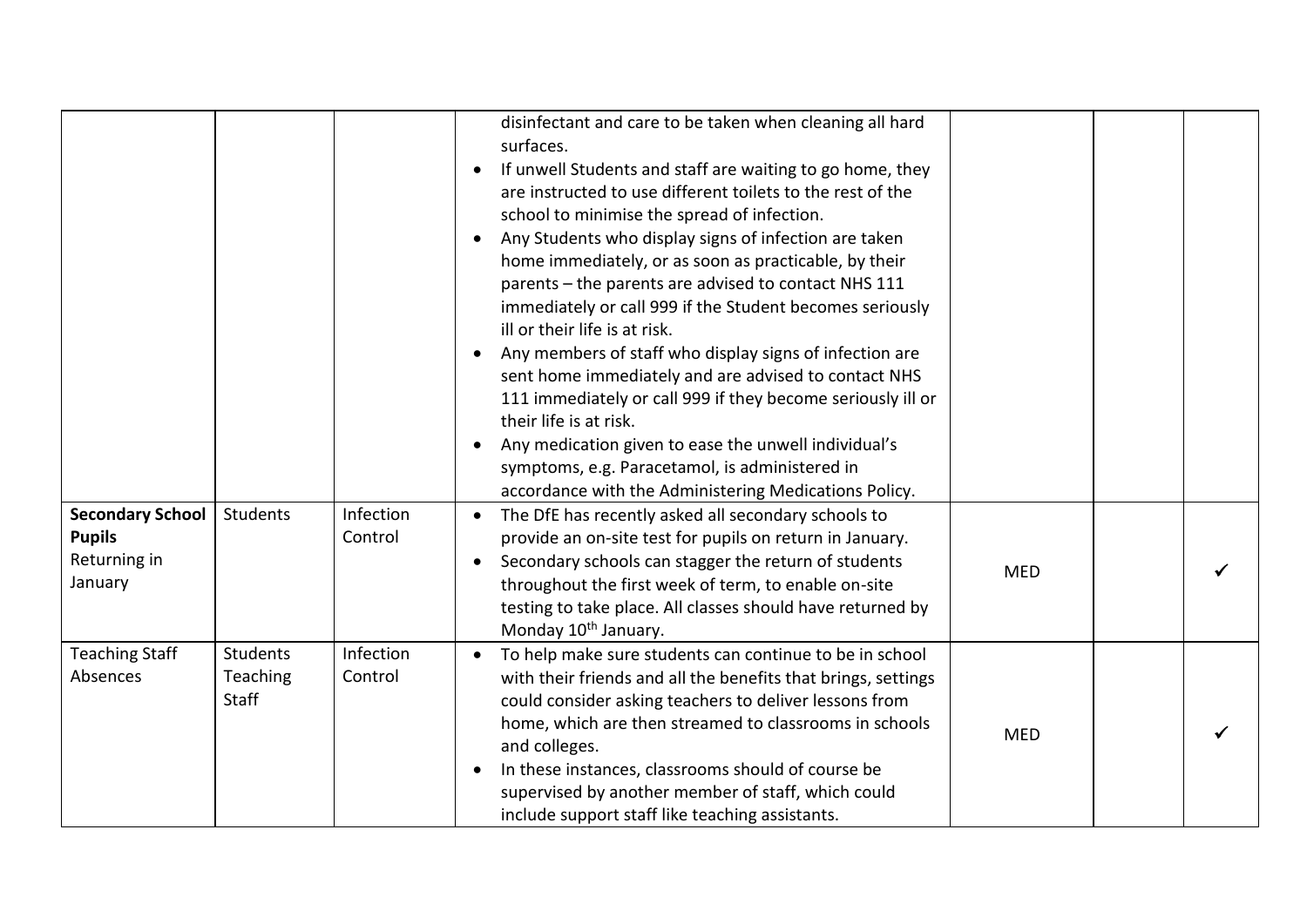|                                          |                                    |                                 | As pupils do not need to be kept in consistent groups,<br>$\bullet$<br>schools and colleges may wish to consider combining<br>classes.                                                                                                                                                                                                                                                                                                                                                                                                                           |            |  |
|------------------------------------------|------------------------------------|---------------------------------|------------------------------------------------------------------------------------------------------------------------------------------------------------------------------------------------------------------------------------------------------------------------------------------------------------------------------------------------------------------------------------------------------------------------------------------------------------------------------------------------------------------------------------------------------------------|------------|--|
| <b>Student Absences</b><br>due to COVID  | Students                           | Infection<br>Control            | If children or young people cannot attend school or<br>college either because they have tested positive or have<br>symptoms, but are well enough to continue studying, any<br>remote education should mirror that received in the<br>classroom as closely as possible. That should focus on live<br>lessons - alongside time for students to complete tasks<br>independently - for a minimum of five hours a day in<br>secondary schools                                                                                                                         | <b>MED</b> |  |
| <b>PCR Test kits</b>                     | Students<br>Staff                  | Infection<br>control            | You should follow the latest government guidance on<br>confirmatory PCR tests in Stay at home: guidance for<br>households with possible or confirmed coronavirus<br>(COVID-19) Stay at home: guidance for households with<br>possible or confirmed coronavirus (COVID-19) infection -<br>GOV.UK (www.gov.uk). following a positive LFD test.                                                                                                                                                                                                                     | <b>MED</b> |  |
| New Variant of<br>Concern $-$<br>Omicron | Staff<br><b>Students</b><br>Others | Spread of<br>Omicron<br>variant | As of Tuesday 14 December, all contacts of someone with<br>a positive case of COVID-19 - whether Omicron or not -<br>should take an LFD test every day for 7 days. This includes<br>all adults who are fully vaccinated and children aged 5-18<br>years and 6 months. Daily testing by close contacts will<br>help to slow the spread of COVID-19 without meaning<br>people have to isolate.<br>They will be informed by the local health protection team<br>or NHS Test and Trace if they fall into this category and<br>provided details about self-isolation. | <b>MED</b> |  |
| Visitors to<br>schools                   | <b>Visitors</b><br>Contractors     | Infection<br>Control            | Settings are strongly encouraged to ask parents,<br>guardians and other visitors to take a lateral flow<br>device (LFD) test before entering the setting.                                                                                                                                                                                                                                                                                                                                                                                                        | <b>MED</b> |  |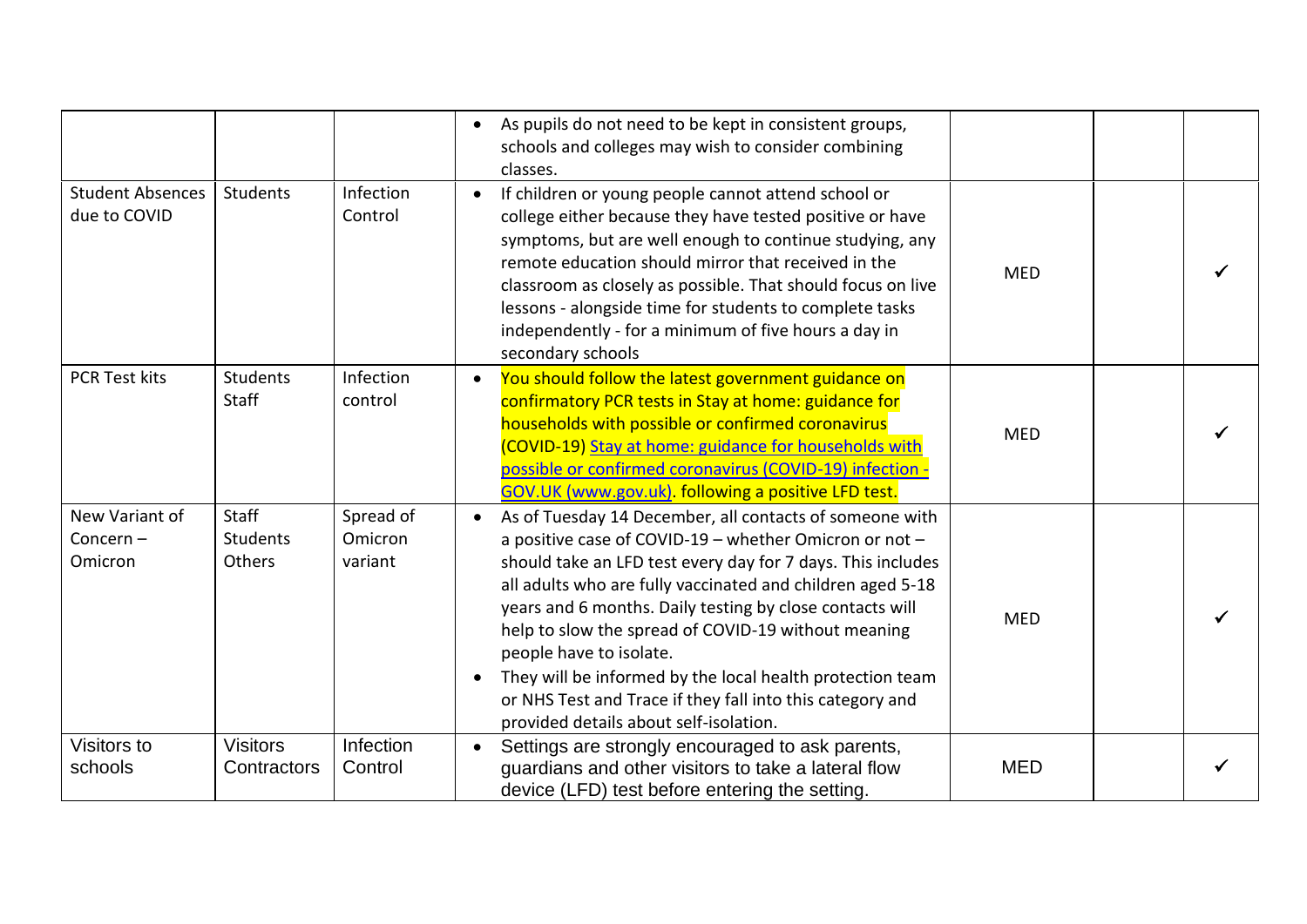| Positive cases | Students     | Infection | School no longer need to do contact tracing as close                      |            |  |
|----------------|--------------|-----------|---------------------------------------------------------------------------|------------|--|
|                | <b>Staff</b> | control   | contacts will be identified via NHS Test and Trace.                       |            |  |
|                |              |           | School will support NHS Test and Trace when required to                   |            |  |
|                |              |           | help identify close contacts                                              |            |  |
|                |              |           | As of Tuesday 14 December:                                                |            |  |
|                |              |           | all contacts of someone with a positive case of COVID-19 -                |            |  |
|                |              |           | whether Omicron or not - should take an LFD test every                    |            |  |
|                |              |           | day for 7 days. This includes all adults who are fully                    |            |  |
|                |              |           | vaccinated, and children aged 5-18 years and 6 months.                    |            |  |
|                |              |           | Daily testing by close contacts will help to slow the spread              |            |  |
|                |              |           | of COVID-19 without meaning people have to isolate.                       |            |  |
|                |              |           | Pupils with SEND identified as close contacts should be                   |            |  |
|                |              |           | supported by their school and their families to agree the                 |            |  |
|                |              |           | most appropriate route for testing including, where                       |            |  |
|                |              |           | appropriate, additional support to assist swabbing. For                   |            |  |
|                |              |           | further information please see SEND guidance.                             | <b>MED</b> |  |
|                |              |           | <b>Monday 17th January 2022:</b>                                          |            |  |
|                |              |           | Further information is available Stay at home: guidance for               |            |  |
|                |              |           | households with possible or confirmed coronavirus                         |            |  |
|                |              |           | (COVID-19) infection - GOV.UK (www.gov.uk).                               |            |  |
|                |              |           | 18-year-olds are treated in the same way as children until 6<br>$\bullet$ |            |  |
|                |              |           | months after their 18th birthday, to allow them the                       |            |  |
|                |              |           | opportunity to get fully vaccinated. At which point, they                 |            |  |
|                |              |           | will be subject to the same rules as adults and so if they                |            |  |
|                |              |           | choose not to get vaccinated, they will need to self-isolate              |            |  |
|                |              |           | if identified as a close contact.                                         |            |  |
|                |              |           | <b>Staff/Pupils</b>                                                       |            |  |
|                |              |           | With a positive lateral flow test result should self-isolate in           |            |  |
|                |              |           | line with the stay at home guidance Stay at home: guidance                |            |  |
|                |              |           | for households with possible or confirmed coronavirus                     |            |  |
|                |              |           | (COVID-19) infection - GOV.UK (www.gov.uk)                                |            |  |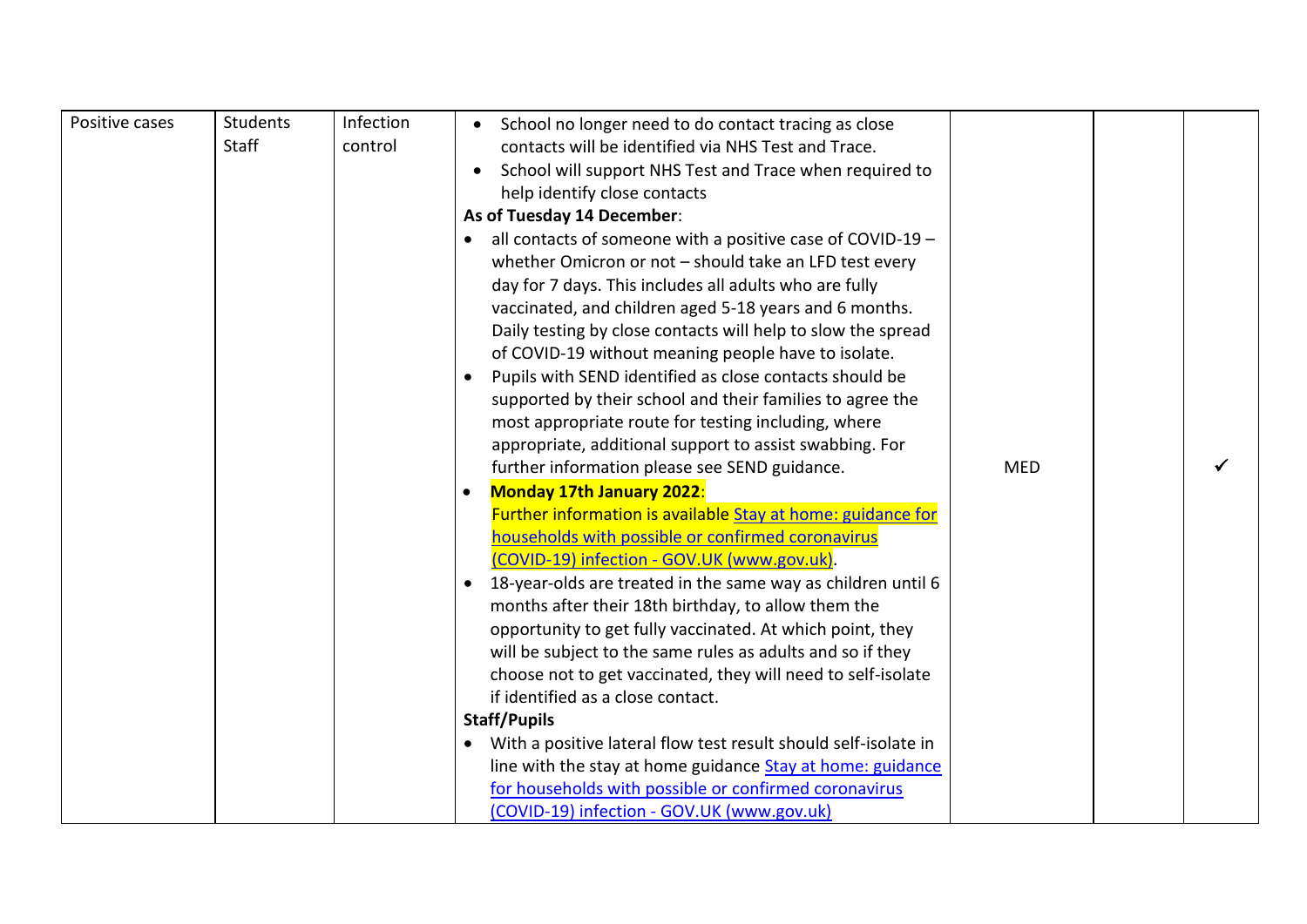| Self Isolation of | Students        | Spread of | Monday 17th January 2022: If a staff member or pupil                                  |            |  |
|-------------------|-----------------|-----------|---------------------------------------------------------------------------------------|------------|--|
| positive cases    |                 | infection | tests positive they may be able to end their self-isolation                           |            |  |
|                   |                 |           | period before the end of the 10 full days. They can take a                            |            |  |
|                   |                 |           | lateral flow device (LFD) test from 6 days after the day                              |            |  |
|                   |                 |           | symptoms started and another LFD test on the following                                |            |  |
|                   |                 |           | day. The second LFD test should be taken at least 24 hours                            |            |  |
|                   |                 |           | later. If both these test results are negative, and the staff                         | <b>MED</b> |  |
|                   |                 |           | member or pupil does not have a high temperature, they                                |            |  |
|                   |                 |           | may end their self-isolation after the second negative test                           |            |  |
|                   |                 |           | result and return to their education setting.                                         |            |  |
|                   |                 |           | An LFD test should not be taken before the sixth day of the                           |            |  |
|                   |                 |           | isolation period, self-isolation should only end after 2                              |            |  |
|                   |                 |           | consecutive negative LFD tests which should be taken at                               |            |  |
|                   |                 |           | least 24 hours apart.                                                                 |            |  |
| Living in same    | Siblings        | Spread of | From 16 August 2021, you will not be required to self-isolate if                      |            |  |
| household with a  | <b>Students</b> | infection | you live in the same household as someone with COVID-19                               |            |  |
| student/sibling   | Others          |           | (unless they have been identified as a close contact of a                             |            |  |
| with a positive   |                 |           | suspected or confirmed case of the Omicron variant,                                   |            |  |
| case              |                 |           | irrespective of vaccination status and age) and any of the                            |            |  |
|                   |                 |           | following apply:                                                                      |            |  |
|                   |                 |           | you are fully vaccinated                                                              |            |  |
|                   |                 |           | you are below the age of 18 years 6 months                                            |            |  |
|                   |                 |           | you have taken part in or are currently part of an<br>approved COVID-19 vaccine trial |            |  |
|                   |                 |           | you are not able to get vaccinated for medical reasons                                |            |  |
|                   |                 |           | As long as the student/sibling is not displaying any COVID-19                         |            |  |
|                   |                 |           | symptoms, then the above guidance applies.                                            |            |  |
|                   |                 |           | Pupils aged 5 years and over and live in the same household as                        |            |  |
|                   |                 |           | someone with COVID-19, and are not legally required to self-                          |            |  |
|                   |                 |           | isolate, are strongly advised to:                                                     |            |  |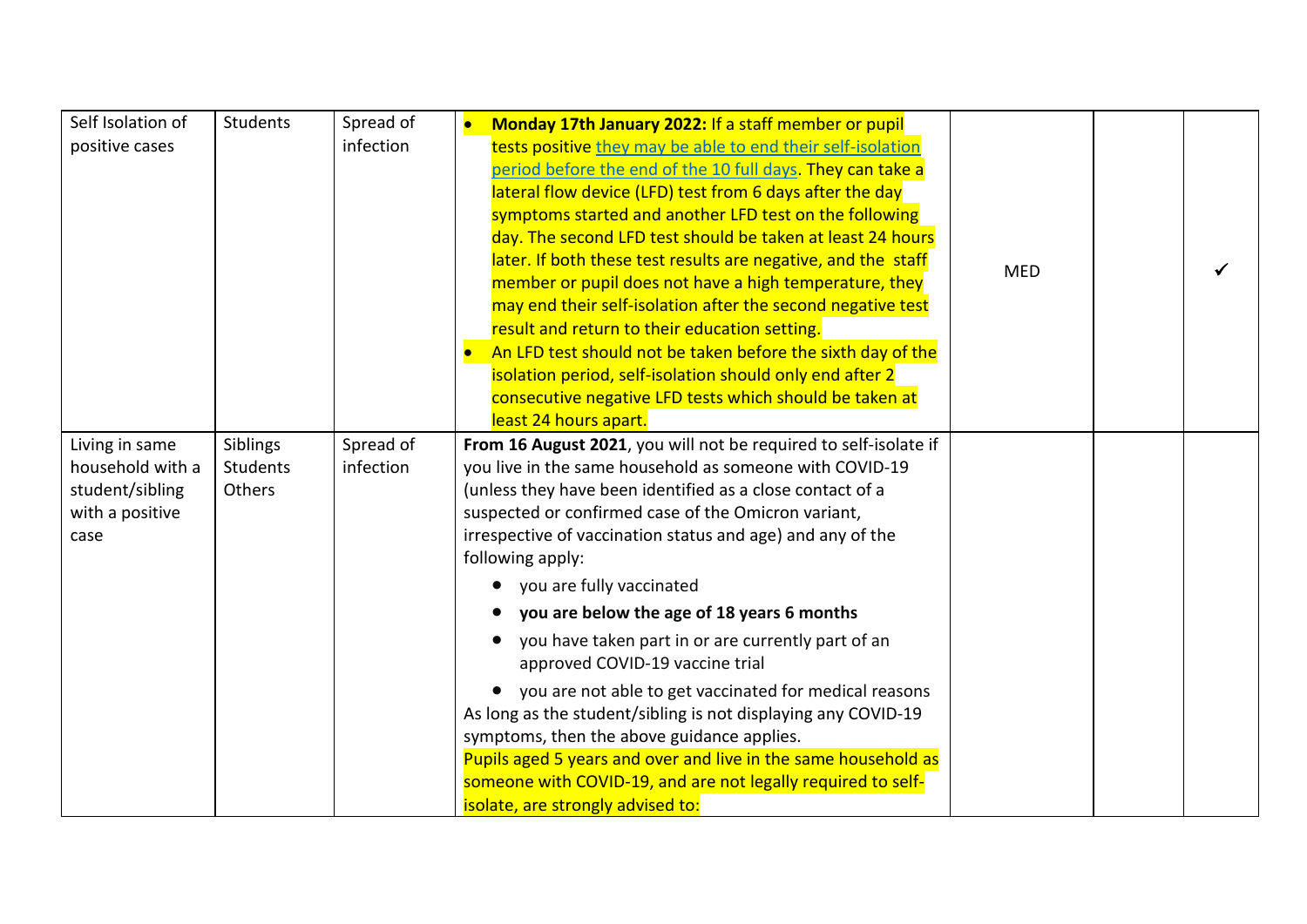|                                                 |                                           |                                 | Take an LFD test every day for 7 days, or until 10 days after<br>the household member who has COVID-19 started their<br>self-isolation period if this is earlier<br>Take this daily LFD test before you leave your home for the<br>$\bullet$<br>first time that day<br>If an LFD test is positive, you should immediately self-<br>$\bullet$<br>isolate to prevent you from passing the infection on to<br>other people.<br>If you have completed your required isolation period after<br>testing positive for COVID 19 and returning back to school<br>you are advised not to take another PCR test within 90<br>days of this result unless you develop any new main<br>symptoms of COVID-19, or if you are required to take<br>a PCR test upon entry into the UK.<br>If you have a positive PCR test result within 90 days of a<br>previous positive test result you must stay at home, self-<br>isolate and follow the steps in this guidance again. |            |  |
|-------------------------------------------------|-------------------------------------------|---------------------------------|---------------------------------------------------------------------------------------------------------------------------------------------------------------------------------------------------------------------------------------------------------------------------------------------------------------------------------------------------------------------------------------------------------------------------------------------------------------------------------------------------------------------------------------------------------------------------------------------------------------------------------------------------------------------------------------------------------------------------------------------------------------------------------------------------------------------------------------------------------------------------------------------------------------------------------------------------------|------------|--|
| Poor<br>management of<br>infectious<br>diseases | <b>Staff</b><br><b>Students</b><br>Others | Lack of<br>infection<br>control | Staff are instructed to monitor themselves and others and<br>look out for similar symptoms if a Student or staff<br>member has been sent home with suspected coronavirus.<br>Staff are vigilant and report concerns about their own, a<br>$\bullet$<br>colleague's or a Student's symptoms to the Headteacher<br>or SLT as soon as possible.<br>The school is consistent in its approach to the<br>management of suspected and confirmed cases of<br>coronavirus.<br>The school is informed by Students' parents when<br>$\bullet$<br>Students return to school after having coronavirus - the<br>school informs the relevant staff.<br>Staff inform the headteacher when they plan to return to<br>work after having coronavirus.                                                                                                                                                                                                                      | <b>MED</b> |  |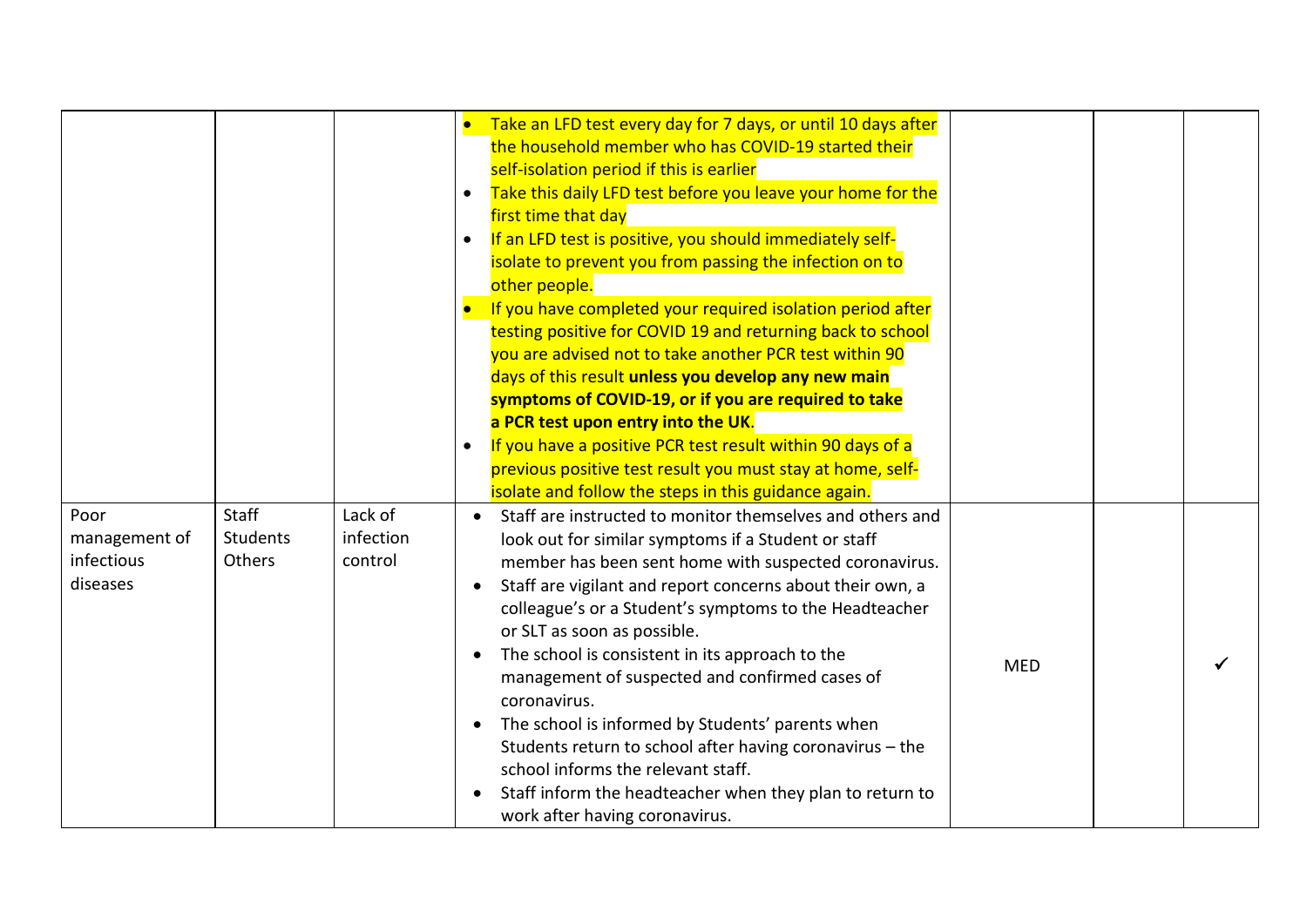|  | A nominated person monitors the cleaning standards of                       |  |  |
|--|-----------------------------------------------------------------------------|--|--|
|  | school cleaning contractors and discusses any additional                    |  |  |
|  | measures required with regards to managing the spread                       |  |  |
|  | of coronavirus.                                                             |  |  |
|  |                                                                             |  |  |
|  | Contingency framework: education and childcare settings                     |  |  |
|  | (publishing.service.gov.uk)                                                 |  |  |
|  | The thresholds, detailed below, can be used by settings as an               |  |  |
|  | indication for when to seek United Kingdom Health Security                  |  |  |
|  | Agency (UKHSA) advice if they are concerned.                                |  |  |
|  | For most education and childcare settings, whichever of these               |  |  |
|  | thresholds is reached first:                                                |  |  |
|  | $\triangleright$ 5 children, Students, students or staff, who are likely to |  |  |
|  | have mixed closely, test positive for COVID-19 within a                     |  |  |
|  | 10-day period: or                                                           |  |  |
|  | 10% of children, Students, students or staff who are                        |  |  |
|  | likely to have mixed closely test positive for COVID-19                     |  |  |
|  | within a 10-day period                                                      |  |  |
|  | For special schools, residential settings, and settings that                |  |  |
|  | operate with 20 or fewer children, Students, students and                   |  |  |
|  | staff at any one time:                                                      |  |  |
|  | All settings should seek United Kingdom Health Security                     |  |  |
|  | Agency (UKHSA) advice if a Student, student, child or staff                 |  |  |
|  | member is admitted to hospital with COVID-19 by                             |  |  |
|  |                                                                             |  |  |
|  | phoning the DfE helpline (0800 046 8687, option 1), or in                   |  |  |
|  | line with other local arrangements. Hospitalisation could                   |  |  |
|  | indicate increased severity of illness or a new variant of                  |  |  |
|  | concern. Settings may be offered United Kingdom Health                      |  |  |
|  | Security Agency (UKHSA) support in managing risk                            |  |  |
|  | assessments and communicating with staff and parents.                       |  |  |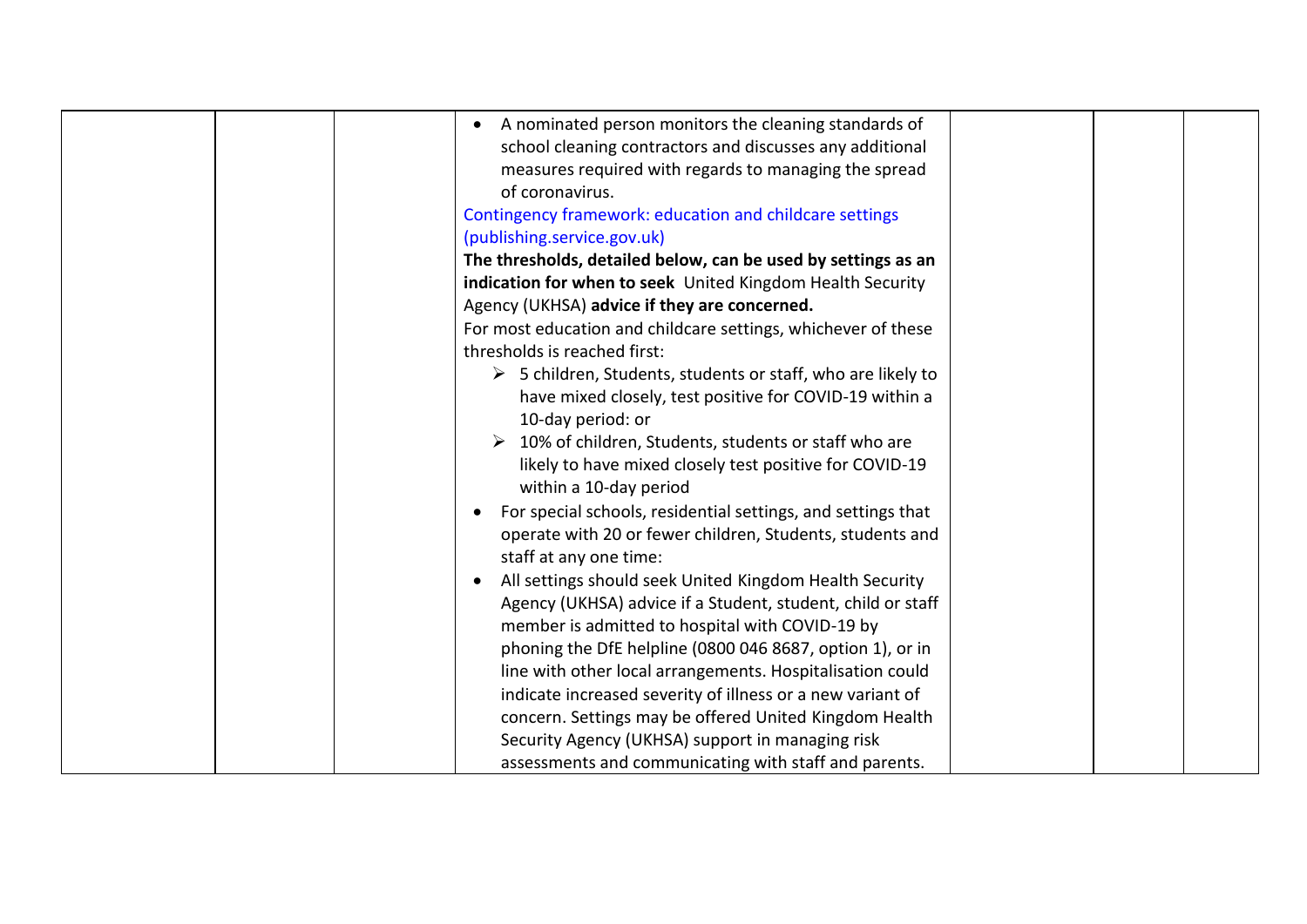|                                      |                                    |                      | Settings may wish to seek additional United Kingdom<br>Health Security Agency (UKHSA) advice if they are<br>concerned about transmission in the setting.                                                                                                                                                                                                                                                                                                                                                                                                                                  |            |  |
|--------------------------------------|------------------------------------|----------------------|-------------------------------------------------------------------------------------------------------------------------------------------------------------------------------------------------------------------------------------------------------------------------------------------------------------------------------------------------------------------------------------------------------------------------------------------------------------------------------------------------------------------------------------------------------------------------------------------|------------|--|
| Lack of<br>communication             | <b>Staff</b><br>Students<br>Others | Unsafe<br>practices  | The school staff reports immediately to the headteacher<br>$\bullet$<br>about any cases of suspected coronavirus, even if they<br>are unsure.<br>The headteacher contacts the local HPT or follows the<br>advice given from and discusses if any further action<br>needs to be taken.<br>Schools put into place any actions or precautions advised<br>by their local HPT.<br>Schools keep staff and parents adequately updated about<br>any changes to infection control procedures as necessary.                                                                                         | <b>MED</b> |  |
| Travel and<br>quarantine             | <b>Staff</b><br>Students<br>Others | Infection<br>control | Fully vaccinated passengers and under 18s arriving in<br>England will only need to take a lateral flow test, not a<br>PCR test. Anyone taking a lateral flow test and testing<br>positive will need to self-isolate and take a free<br>confirmatory PCR test.<br>Unvaccinated arrivals aged over 18 will follow the<br>existing, more onerous, testing and isolation regime.<br>All red list arrivals will enter quarantine.<br>$\bullet$                                                                                                                                                 | <b>MED</b> |  |
| Admitting<br>children into<br>school | Students<br><b>Staff</b>           | Infection<br>control | In most cases, parents and carers will agree that a student<br>$\bullet$<br>with symptoms should not attend the school, given the<br>potential risk to others. If a parent or carer insists on a<br>Student attending your school, you can take the decision<br>to refuse the Student if, in your reasonable judgement, it<br>is necessary to protect other Students and staff from<br>possible infection with COVID-19.<br>Your decision would need to be carefully considered in<br>light of all the circumstances and current United Kingdom<br>Health Security Agency (UKHSA) advice. | <b>MED</b> |  |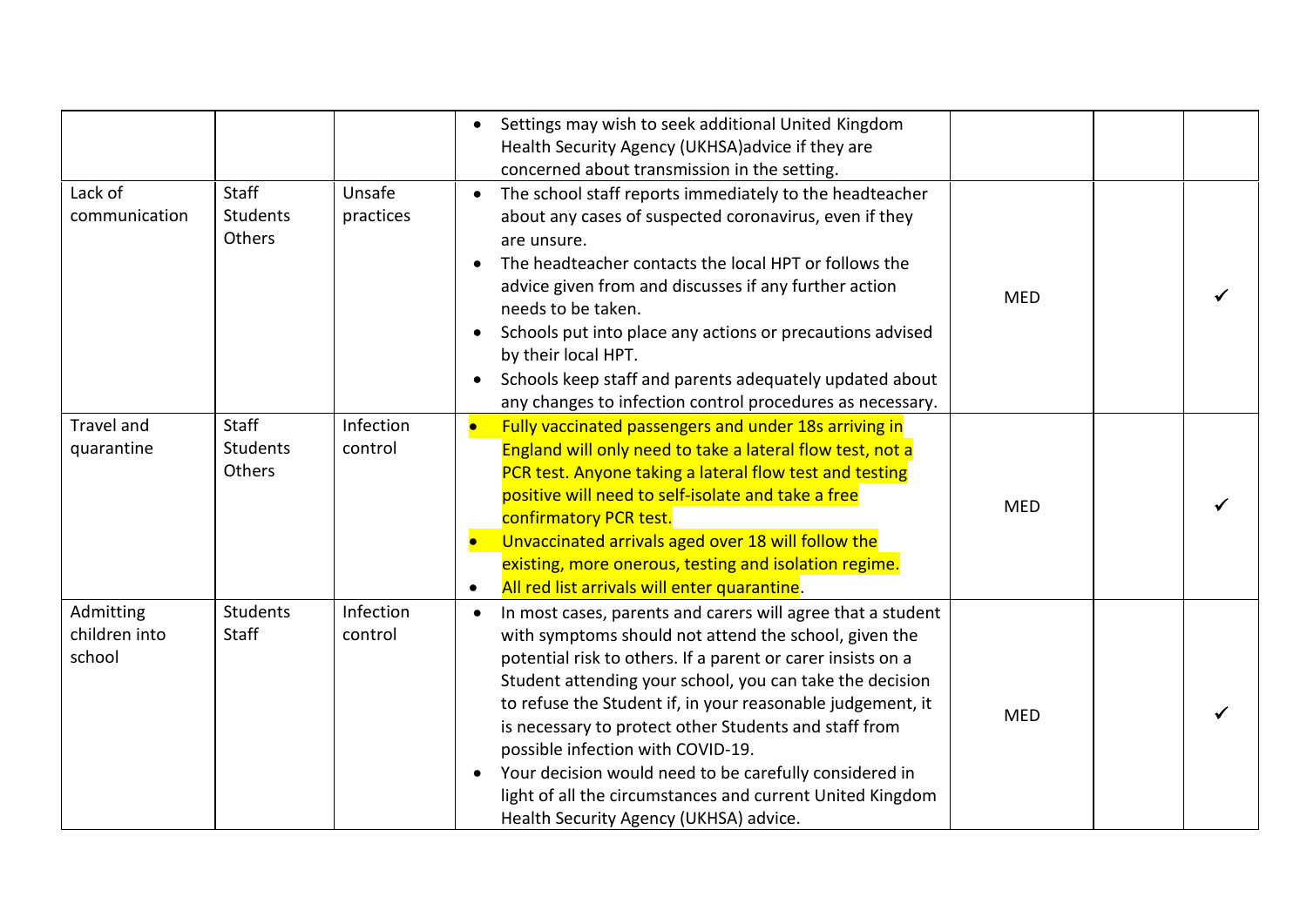| Admitting people<br>into school | Students<br>Staff        | Infection<br>control | Students, staff and other adults should not come into<br>school if they have symptoms, have had a positive test<br>result or have been instructed to quarantine.<br>Anyone, including staff or students, within the school who<br>appear to have COVID-19 symptoms are sent home,<br>advised to avoid using public transport and, wherever<br>possible, be collected by a member of their family or<br>household and to follow advice.<br>In the case of a student awaiting collection, they should<br>be taken to a room away from other Students and<br>supervised.<br>If the member of staff is in close contact with the child,<br>then they should wear appropriate PPE.<br>A window should be opened for fresh air ventilation if<br>possible.<br>Any rooms that have been used for this purpose should<br>$\bullet$<br>be cleaned after they have left.<br>As with anyone within the household, staff,<br>students/siblings should follow the PHE guidance for<br>households with possible or confirmed COVID-19<br>infection. | <b>MED</b> |  |
|---------------------------------|--------------------------|----------------------|---------------------------------------------------------------------------------------------------------------------------------------------------------------------------------------------------------------------------------------------------------------------------------------------------------------------------------------------------------------------------------------------------------------------------------------------------------------------------------------------------------------------------------------------------------------------------------------------------------------------------------------------------------------------------------------------------------------------------------------------------------------------------------------------------------------------------------------------------------------------------------------------------------------------------------------------------------------------------------------------------------------------------------------|------------|--|
| CEV children                    | <b>Students</b><br>Staff | Infection<br>control | The UK Clinical Review Panel has recommended that no<br>children and young people under the age of 18 should be<br>considered CEV and under-18s should be removed from<br>the shielded patient list.<br>Children and young people previously considered CEV<br>should attend school and should follow the same COVID<br>19 guidance as the rest of the population. They may wish<br>to take extra precautions however.<br>If a child or young person has been advised to reduce<br>their social contact by their specialist, due to the nature                                                                                                                                                                                                                                                                                                                                                                                                                                                                                        | <b>MED</b> |  |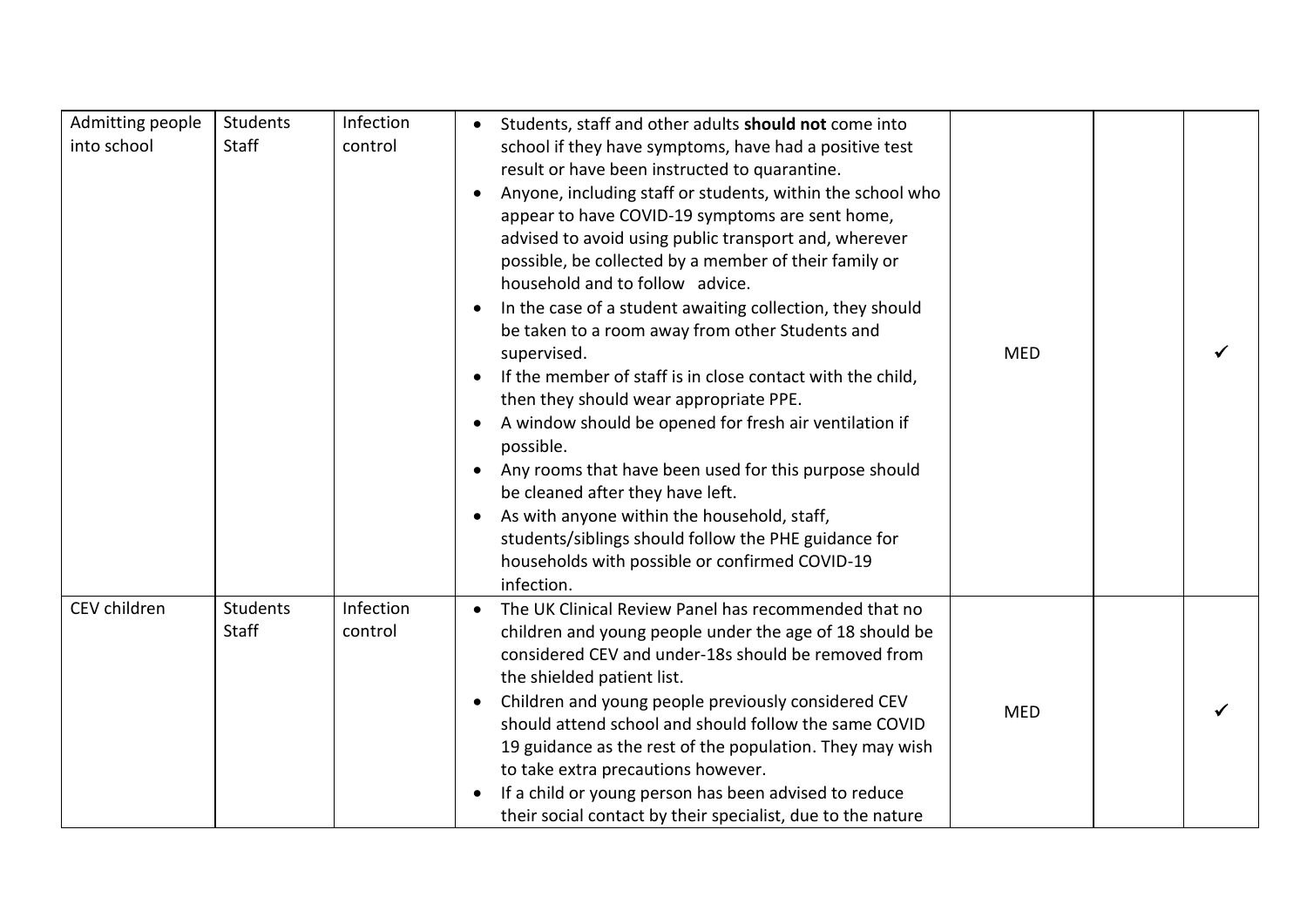| <b>Staff CEV</b>          | Staff             | Infection<br>control | of their medical condition or treatment, rather than<br>because of the pandemic, they should continue to follow<br>the advice of the specialist.<br>CEV people are no longer advised to shield but may wish<br>$\bullet$<br>to take extra precautions to protect themselves and to<br>follow the practical steps set out in the CEV guidance to<br>minimise their risk of exposure to the virus.                                                                                                                                                                                                                                                                                                                                                                                                                                                                                                                                                                                                                                                                                            | <b>MED</b> |  |
|---------------------------|-------------------|----------------------|---------------------------------------------------------------------------------------------------------------------------------------------------------------------------------------------------------------------------------------------------------------------------------------------------------------------------------------------------------------------------------------------------------------------------------------------------------------------------------------------------------------------------------------------------------------------------------------------------------------------------------------------------------------------------------------------------------------------------------------------------------------------------------------------------------------------------------------------------------------------------------------------------------------------------------------------------------------------------------------------------------------------------------------------------------------------------------------------|------------|--|
|                           |                   |                      | Staff should attend their place of work if they cannot<br>work from home.<br>The school will follow DHSC updated guidance.                                                                                                                                                                                                                                                                                                                                                                                                                                                                                                                                                                                                                                                                                                                                                                                                                                                                                                                                                                  |            |  |
| <b>Educational visits</b> | Students<br>Staff | Financial risk       | If booking new visits ensure that the school have<br>$\bullet$<br>adequate financial protection in place.<br>From the start of the Autumn school term you can go on<br>international visits.<br>You should be aware that the travel list (and broader<br>$\bullet$<br>international travel policy) is subject to change and green<br>list countries may be moved into amber or red.<br>The travel lists may change during a visit and you must<br>comply with international travel legislation and should<br>have contingency plans in place to account for these<br>changes.<br>The school should have a contingency plan in place to<br>account for any changes in the government travel list.<br>Full risk assessments must be undertaken, ensure any<br>$\bullet$<br>United Kingdom Health Security Agency (UKHSA) advice<br>(such as hygiene and ventilation requirements) are<br>included in it.<br>Consider whether to go ahead with planned international<br>$\bullet$<br>educational visits at this time, recognising the need to<br>isolate and test on arrival back into the UK. | <b>MED</b> |  |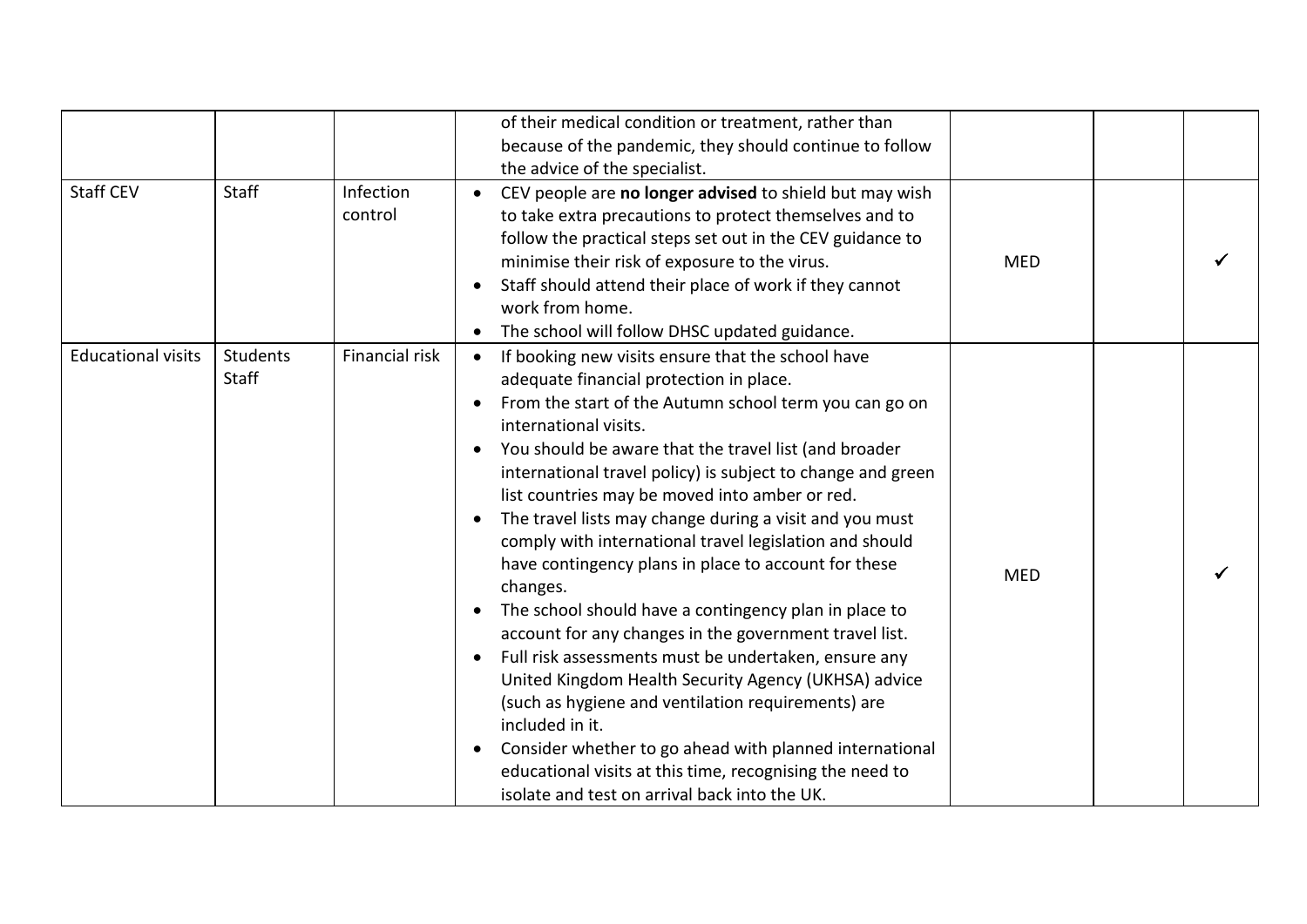|                                                    |                                               |                      | All travellers arriving into the UK will need to isolate and<br>get a PCR test by 'day two' after arrival. They may end<br>their isolation once they receive a negative result. If the<br>result is positive, they should continue to isolate and<br>follow rules on isolation following a positive test.<br>Unvaccinated arrivals aged over 18 will follow the<br>existing, more onerous, testing and isolation regime.<br>All Red list arrivals will enter quarantine.                                                                                                                                         |            |  |
|----------------------------------------------------|-----------------------------------------------|----------------------|------------------------------------------------------------------------------------------------------------------------------------------------------------------------------------------------------------------------------------------------------------------------------------------------------------------------------------------------------------------------------------------------------------------------------------------------------------------------------------------------------------------------------------------------------------------------------------------------------------------|------------|--|
| Performances                                       | <b>Staff</b><br>Students<br>Others            | Infection<br>control | Consider carrying out performances on Zoom where<br>possible.<br>If it is not possible, limit the number of attendees (one<br>$\bullet$<br>parent per child, year groups etc.) Audience to be socially<br>distanced and wear face masks throughout the<br>performance.<br>Keep venue well ventilated.<br>Hand sanitiser to be available and parents actively<br>encouraged to use.<br>Frequent cleaning of touch points.<br>Encourage parents to carry out a Lateral Flow Test before<br>attending.                                                                                                              |            |  |
| Out of school<br>settings<br>Parents<br>attendance | <b>Students</b><br>Parents<br>Staff<br>Others | Infection<br>control | Ensure the provider is following the relevant after-school<br>$\bullet$<br>clubs guidance to reduce the risk of infection<br>Protective measures for holiday or after-school clubs and<br>$\bullet$<br>other out-of-school settings for children during the<br>coronavirus (COVID-19) outbreak - GOV.UK (www.gov.uk)<br>Parents are no longer limited to specific number<br>$\bullet$<br>attendance.<br>Ensure up to date contact information is available in the<br>event of an emergency.<br>Keep a record of where and when your child attends a<br>setting to help NHS Test and Trace identify contacts. Out | <b>MED</b> |  |